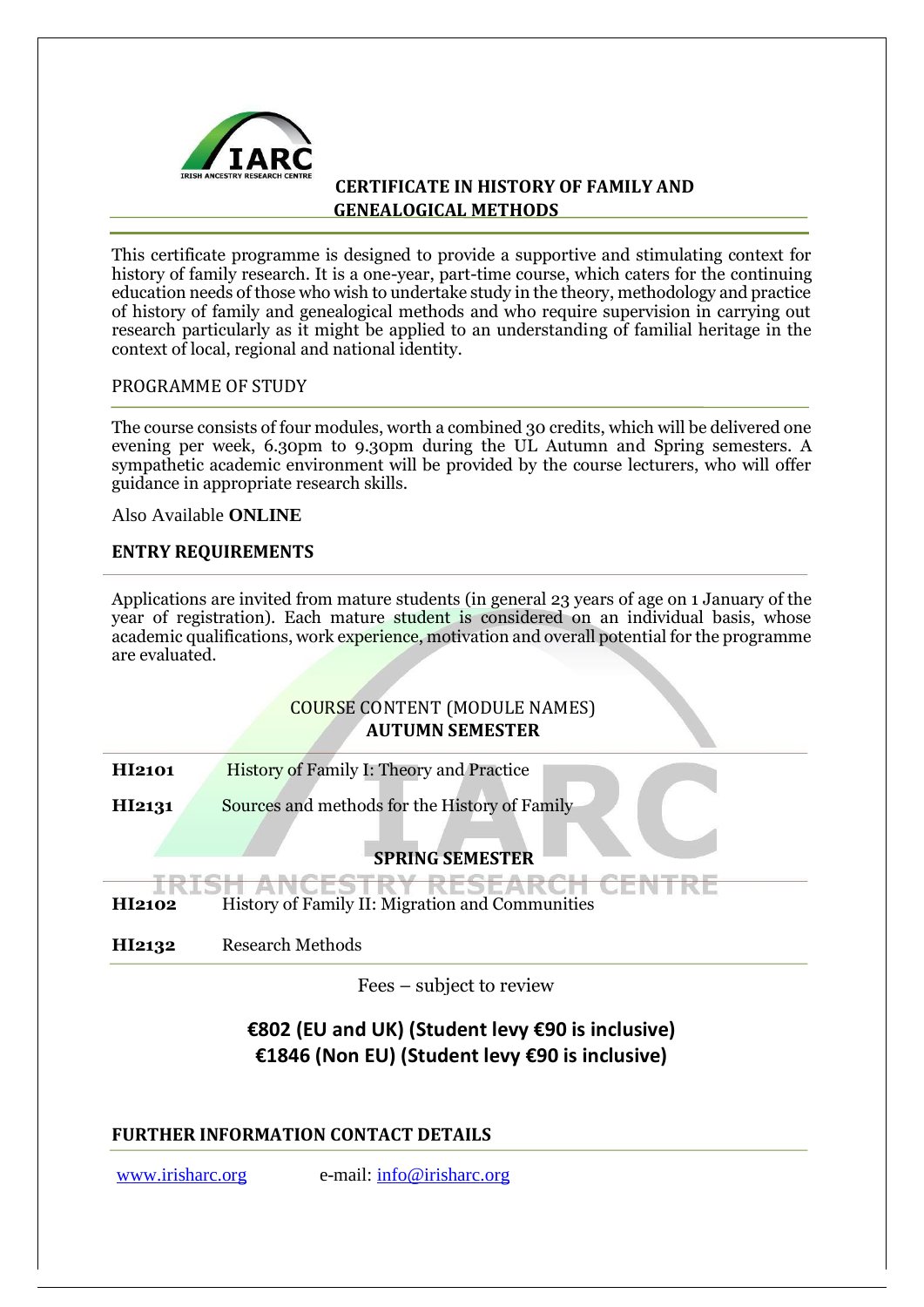

This certificate programme is designed to provide a supportive and stimulating context for history of family research. It caters for the continuing education needs of those who wish to undertake study in the theory, methodology and practice of history of family and genealogical methods and who require supervision in carrying out research particularly as it might be applied to an understanding of familial heritage in the context of local, regional and national identity.

The programme facilitates the development of important skills in research methods, particularly that of acquiring skills in the input of family historical data and in dealing with myriad archival and online resources for the history of family, thus addressing the ongoing skills development of personnel working in the Irish studies, historical, heritage, and educational sectors.

The certificate programme is offered under the auspices of the Irish Ancestry Research Centre (IARC), on the campus of the University of Limerick and **ONLINE**. The certificate addresses the need for a practitioner-led, academically grounded, University-level qualification – either for those with an existing interest in history of family or those who wish to study the area in detail, and possibly use it in their careers. As such, the course is particularly appropriate to professionals, such as archivists, museum staff, land agents, lawyers, librarians, records agents, auctioneers, historians and geographers.

By its very composition, the History of Family embraces interdisciplinary study that will appear to all sectors of society. This scheme of study offers a one year, part-time, learning programme at sub-degree level to provide a University Certificate qualification to:

- Individuals who are already active in the area of history of family/genealogy;
- Provide those interested in the history of the family with an opportunity to obtain formal training in its methodologies and concepts;
- Individuals who will find it professionally useful to advance their skills in writing, computer and design skills, and to acquire the ability to
- research, write and critique historical projects over a sustained period IRIS of history;
	- Contribute to and support each student's personal quest for intellectual and moral autonomy.

### **On completion of the certificate, participants will have acquired the skills and ability to:**

- Locate and interpret interdisciplinary sources for the research of history of family;
- Engage with how family histories may be organised;
- Understand the procedures of documentation for history of family;
- Create meaningful relationship charts from basic family data;
- Study and understand of the landscape of the region pertinent to the history of their family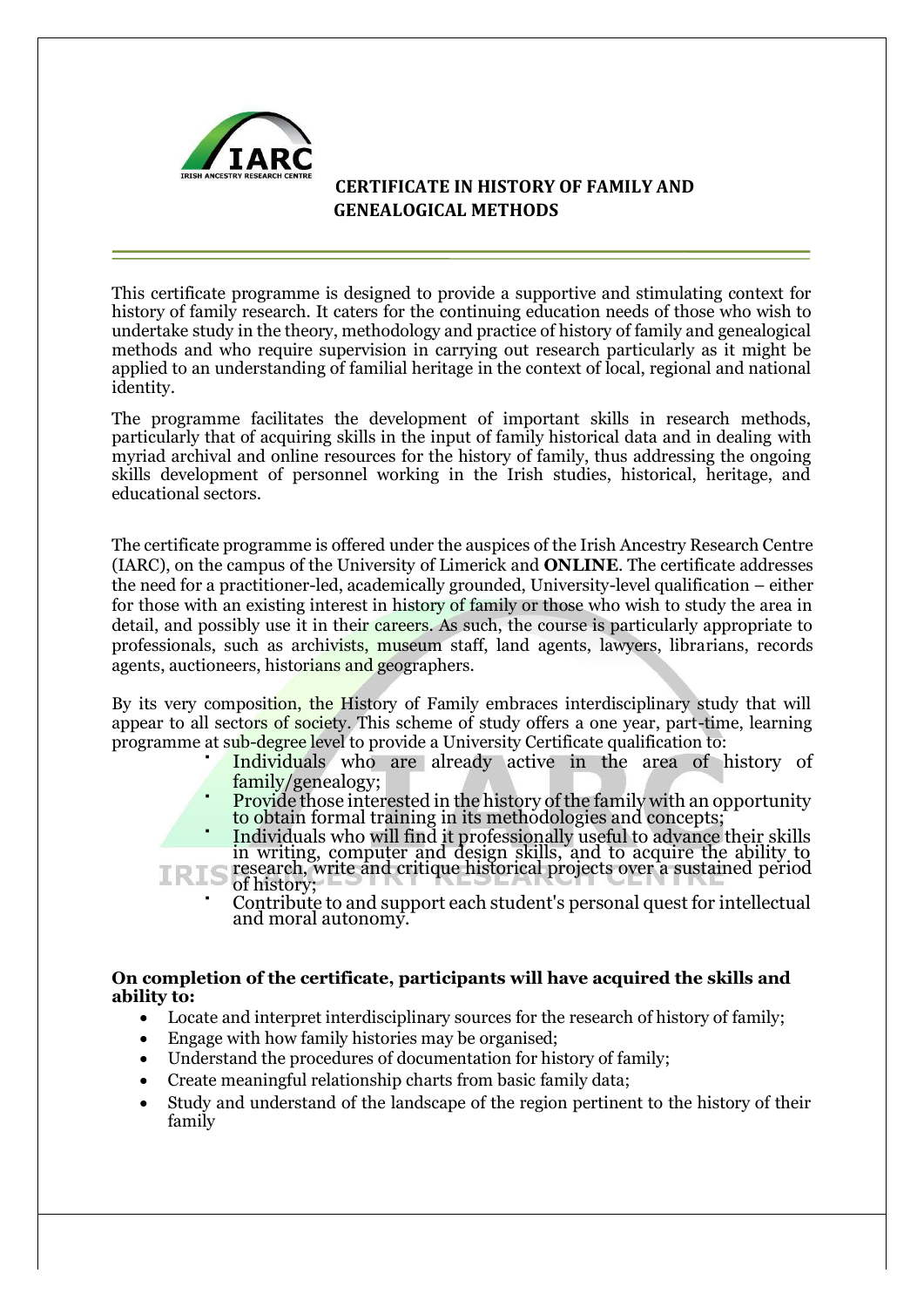

### **MODULES OF STUDY:**

**History of Family I: Theory and Practice** This first module is aimed at introducing students to key concepts, theories and methodologies in the history of family, underpinning any future study with sound genealogical methods. In facilitating an overview of principals, goals and end products, it will guide students in their independent research and writing. The module will equip students with essential skills in problem-solving, research design and report writing and will encourage engagement with ethical research questions concerning the contested nature of memory in the creation of historical sources. As such, it provides the basic framework for all research assignments to be covered in this certificate programme.

**Sources and methods for the History of Family** The aim of this module is to introduce students to key sources – and methods of locating and obtaining access to those sources – for the study of history of family, to enable them to contextualise and corroborate their oral history research projects and interests. It will provide an understanding of the construction of historical narratives. Students will be introduced to a variety of sources for the study of Irish history as well as that of oral history.

**History of Family II: Migration and Communities** The aim of this module is to introduce students to concepts, sources and approaches to the study of family history, in the context of migratory patterns and community formation, to enable the student to contextualise and corroborate their family history research projects. The confines of a family's immediate locality defined their identity. Families were educated, employed and entertained within boundaries demarcated by geography, religious and civil authorities, and themselves. Equally, students will be trained to examine the factors and characteristics of Irish demographic movement in order to test the theories and explanations that historians, sociologists and geographers have offered. In addition, students will be expected to examine and critically evaluate primary source material, including emigrant letters and diaries, newspapers, official papers, census records and other material.

**Research Methods** The aim of this module is to guide students through key methods and approaches to the research of history of family to enable them to contextualise and corroborate their research projects and interests, and to present their results in a constructive and positive environment. Students will be encouraged to use a large variety of sources for their study of family history, both in the Irish regional/national context, and internationally, whilst availing of innovative technological expertise.